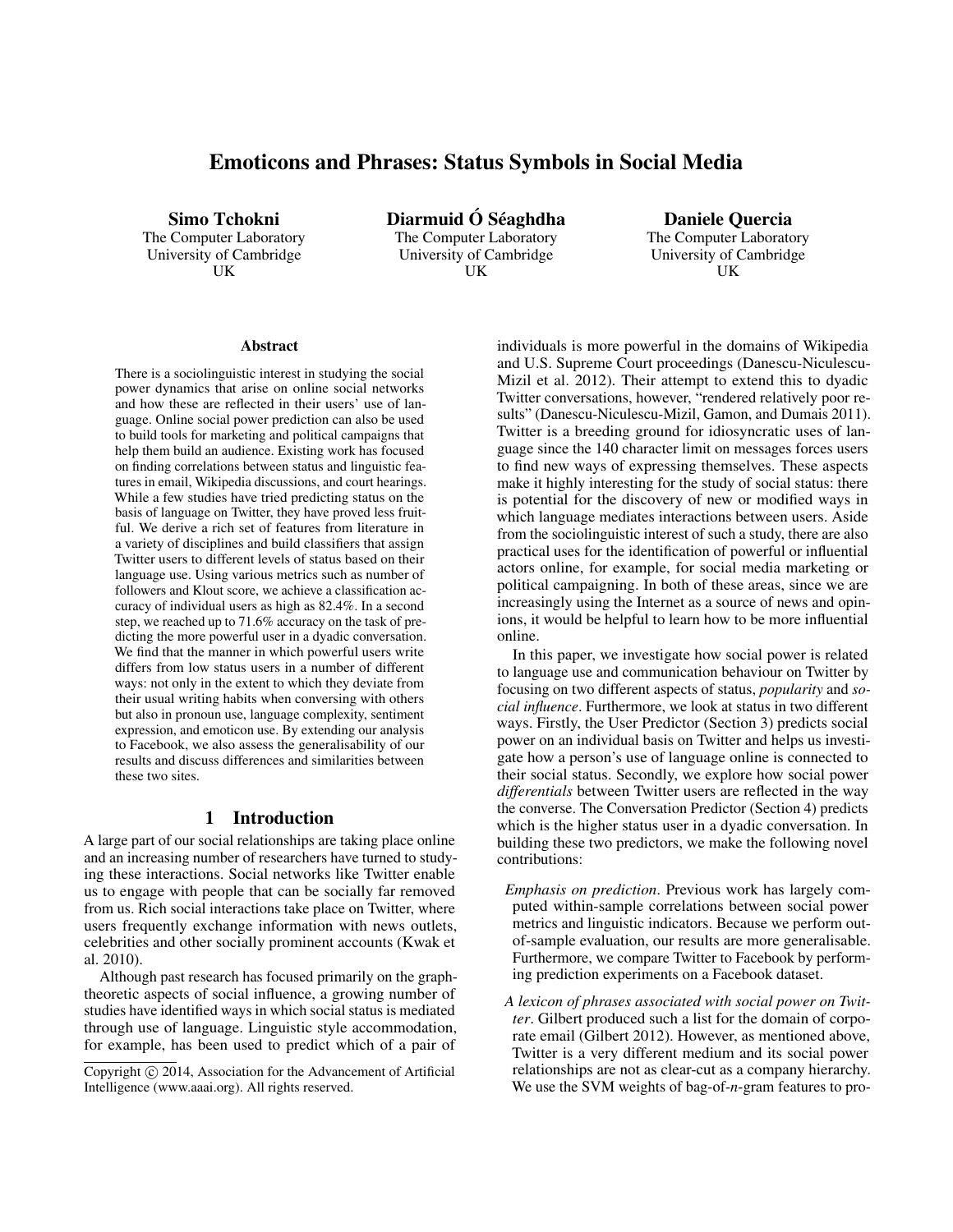duce a ranked list of phrases, which we present in Section 3.5.

- *New findings on how emoticons are related to social status*. We look not only at lexical features but also at emoticons, which allows us to describe the relationship between emoticon use and social power. We discuss these findings in Section 3.5.
- *Successful prediction of social power differentials in Twitter conversations*. Existing work has focused on finding correlations between status and linguistic features in email, Wikipedia discussions, and court hearings. However, discussions in these domains are goal-oriented (Danescu-Niculescu-Mizil, Gamon, and Dumais 2011). Our Conversation Predictor is the first to look at a broader set of features and achieve good prediction results on this task.

## 2 Related Work

Sociolinguistic studies provide the basis for the underlying assumption of this study, namely that individuals with higher social power differ from low status individuals in their use of language. Such research suggests that people with low social status are more likely to use first person pronouns, whereas powerful individuals tend to use fewer first person pronouns but more second person pronouns (Chung and Pennebaker 2007) (Dino, Reysen, and Branscombe 2009), thereby suggesting that low status is characterised by increased egocentricity.

Furthermore, emails from employees ranking lower in a company hierarchy are perceived as more polite due to the use of linguistic devices like hedging, subjunctives, minimization and apologising (Morand 2000). There is also evidence that social power is linked to language complexity: researchers found that high status users in online forums and message boards are more likely to use large words (6 letters or more) than low status users (Dino, Reysen, and Branscombe 2009) (Reysen et al. 2010).

Moreover, studies link an individual's propensity to accommodate to their social status. The theory of accommodation states that people engaged in dyadic conversations tend to *unconsciously* mimic each other's communicative behaviour (Giles, Coupland, and Coupland 1991). The effects of accommodation have measured in discussions between Wikipedia editors and arguments before the U.S. Supreme Court (Danescu-Niculescu-Mizil et al. 2012). Linguistic style accommodation can also be observed on Twitter (Danescu-Niculescu-Mizil, Gamon, and Dumais 2011).

With the exception of (Danescu-Niculescu-Mizil et al. 2012) and (Danescu-Niculescu-Mizil, Gamon, and Dumais 2011), most of the studies above were studied in small-scale contexts. The emergence of social networks, however, has enabled more large-scale studies of the effect of social power on language. Twitter has been a popular choice, with work on unsupervised modelling of dialogue acts (Ritter, Cherry, and Dolan 2010), modelling participation behaviour in Twitter group chats (Budak and Agrawal 2013), examining how Twitter users influence others on a topic level (Liu et al. 2010) and on how different types of users vary in their use of language (Quercia et al. 2011). Quercia *et al.* analyse a set of 250K Twitter user's tweets and present correlations between dimensions of linguistic style (e.g., pronoun use and sentiment) and different proxies for popularity, such as number of followers and Klout. Most recently, Hutto *et al.* found high withinsample correlations between follower growth and positive sentiment as well as the use of large words (Hutto, Yardi, and Gilbert 2013). Negative sentiment and using self-referencing pronouns caused follower numbers to decrease. The task we put forward here is different from theirs in that they compute within-corpus correlations, while we are attempting to build classifiers that can make more generalisable out-of-sample predictions.

In the context of other online media, recent research examined the relationship between politeness and social power on Stack Exchange<sup>1</sup> and Wikipedia and found that admins tend to be less polite than non-admins (Danescu-Niculescu-Mizil et al. 2013). The Enron email corpus, a corpus of emails sent and received by Enron employees collected as part of the CALO Project (Klimt and Yang 2004), has been used to build a classifier that identifies how two individuals are positioned relative to each other in the company hierarchy using a combination of *n*-gram and POS-tag features extracted from the emails they exchanged (Bramsen et al. 2011). Gilbert compiled and published a set of phrases that signal social hierarchy within the Enron corpus (Gilbert 2012) and a recent study analyses the dynamics of workplace gossip (Mitra and Gilbert 2013). Since corporate emails are very different from typical interactions on social platforms where the hierarchy is less clear, our aim is to investigate how well this task can be solved on such networks.

# 3 User Predictor

The User Predictor addresses the task of predicting a single Twitter user's level of social power based on a sample of their tweets. There have been several studies that look at notions of influence on social networks and at how language is related to social status online. A central question is which metrics can be used to represent an individual's social power online. On Twitter, Cha *et al.* find that while number of followers represents a user's popularity, it does not say much about social influence (Cha et al. 2010). The latter is better measured by how many times a user's tweets are retweeted and by how often others mention them. In past research on Twitter, indegree, retweets and mentions, as well as  $Klout<sup>2</sup>$  have been used as proxies for social power (Quercia et al. 2011), (Cha et al. 2010), (Romero et al. 2011). Klout employs network-based features including following count, follower count, retweets and unique mentions to produce an online influence score between 1 and 100. In this work, we thus use number of followers/friends on Twitter as a measure of popularity and Klout to represent social influence. It is important to note that we cannot always expect these measures to reflect real life social power. Thus, while we expect to see similarities, the language of social power online may also show some differences to that of verbal communication.

<sup>1</sup>http://stackexchange.com/about

<sup>2</sup>http://www.klout.com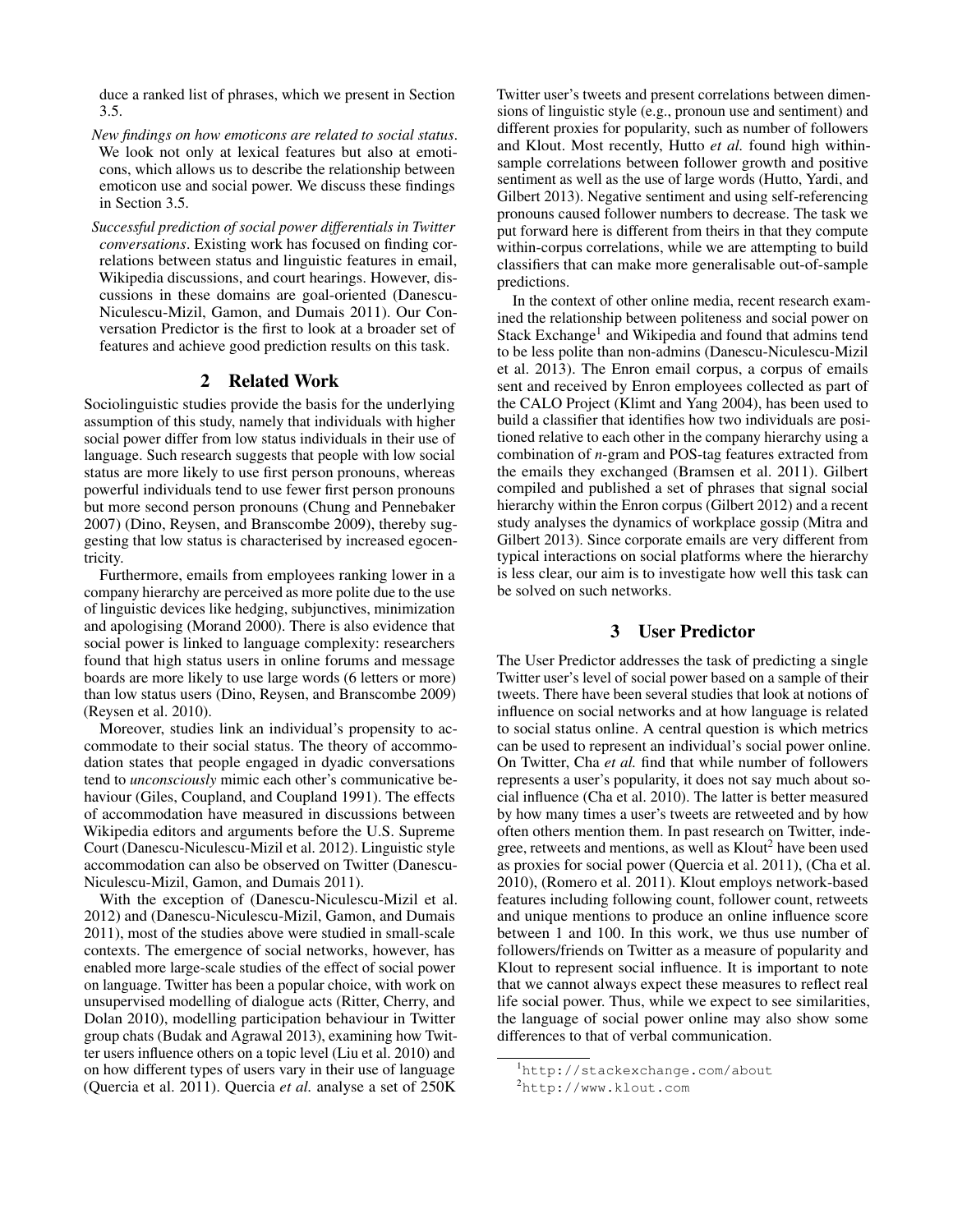### 3.1 Hypotheses

Starting from prior work in sociolinguistics and psychology, we derive four hypotheses as to how high-status individuals differ in their use of language from those with low status. Following our discussion of previous findings on pronoun use (Chung and Pennebaker 2007) (Dino, Reysen, and Branscombe 2009), we can put forward the following hypotheses:

 $H_1$ : High status users use more second-person pronouns than low status users.

 $H_2$ : Low status users use more first-person pronouns than high status users.

Our third hypothesis is derived from research on language complexity (Dino, Reysen, and Branscombe 2009) (Reysen et al. 2010):

 $H_3$ : High status users use more large words than low status users.

Finally, Quercia *et al.*'s analysis used the "Linguistic Inquiry Word Count" (LIWC) (Pennebaker, Francis, and Booth 2001), which maps words and word stems to a set of categories representing emotional and cognitive processes as well as linguistic dimensions, to analyse the users' tweets. They find that popularity is correlated with the expression of positive emotion whereas influential users express more negative emotion and conclude that, in general, greater emotivity is associated with greater social power. From this, we derive a fourth conjecture:

 $H_4$ : High status users express more emotions than low status users.

## 3.2 Task and Datasets

Our Twitter dataset contains about 258,895 different English - speaking Twitter users and their tweets, adding up to about 31.5M tweets in total. This dataset was assembled by crawling the Twitter public API between September and December 2010, starting with a small seed set of popular London-based seed profiles of UK-based news outlets. We restricted ourselves to UK profiles to avoid conflating different culture-specific uses of language. We chose the Metro, a free newspaper with a readership of some 3.5 millions; The Independent, a center-left newspaper with a circulation of around 651,000 a day; and The Sun, a tabloid selling about 3 million copies daily. All of the profiles belonging to the seed profiles' followers were crawled and at most 200 of each user's tweets were downloaded.

We cast the problem of predicting social status to a *classification* task, where each user is assigned to one of two classes: low social power and high social power. This approach has often been taken in the domain of sentiment analysis of online reviews, where star ratings are mapped onto 'positive', 'negative' and sometimes also 'neutral' sentiment classes (Pang, Lee, and Vaithyanathan 2002). Our initial attempt at a regression task, whereby the system learns to predict an absolute number corresponding to a user's popularity or influence, produced poor results.

|                         | <b>FOLLOWERS</b> | <b>KLOUT</b> |
|-------------------------|------------------|--------------|
| <b>low</b> cut-off      | < 87             | < 16.85      |
| high cut-off            | >1113            | >46.25       |
| Minimum                 |                  |              |
| Maximum                 | 6,520,279        | 100          |
| Total <b>low</b> users  | 65,054           | 43,818       |
| Total <b>high</b> users | 64,711           | 43,692       |
| Total users             | 129,765          | 87,510       |
| Messages per user       | 111.6            | 143.9        |

Table 1: Characteristics of the FOLLOWERS and KLOUT datasets. The cut-off values are based on the top and bottom quartiles of each dataset.

For each power metric, low and high users were determined by assigning all users in the bottom quartile of the dataset to low, and all users in the top quartile to high. The resulting cut-off values for number of followers, Klout and number of friends are given in following section, where each dataset is discussed in more detail. This yields two smaller datasets: a FOLLOWERS dataset containing low and high users as determined by follower count, and a KLOUT dataset containing low and high users as determined by Klout score. See Table 1 for additional details about the FOLLOWERS and KLOUT datasets.

#### 3.3 Features

Unigrams and Bigrams The value of each unigram or bigram feature is its L1-normalized frequency across all of a user's tweets. Tweets are tokenized around whitespace and common punctuation and hashtags, usernames, numbers and URLs were removed. All remaining words are lowercased. In a first experiment, symbols like  $TM$ ,  $\odot$  and currency symbols were often picked up as highly informative by the classifier. Since these are difficult to interpret in a meaningful way, we also excluded all unigrams and bigrams containing non-ASCII characters. This yielded 2,837,175 unigrams and 42,296,563 bigrams on Twitter.

Dictionary-based Features These measure the degree to which an individual uses words that fall into certain dictionary categories. We use two dictionaries: the LIWC dictionary (Pennebaker, Francis, and Booth 2001) and the NRC Emotion dictionary (Mohammad and Turney 2012).

The version of the LIWC dictionary used for this project was adapted from the original LIWC dictionary, by combining certain categories and leaving out others. It restricts the matched word categories to the 8 style and 2 sentiment dimensions shown in Table 2. The LIWC has often been used for studies on variations in language use across different people.

The NRC Emotion Lexicon is a crowd-sourced wordemotion association lexicon (Mohammad and Turney 2012) and maps words onto 10 emotion dimensions, as presented in Table 3. Since previous findings indicate that emotional expression interacts with social status, we thought this lexicon could be helpful for our task.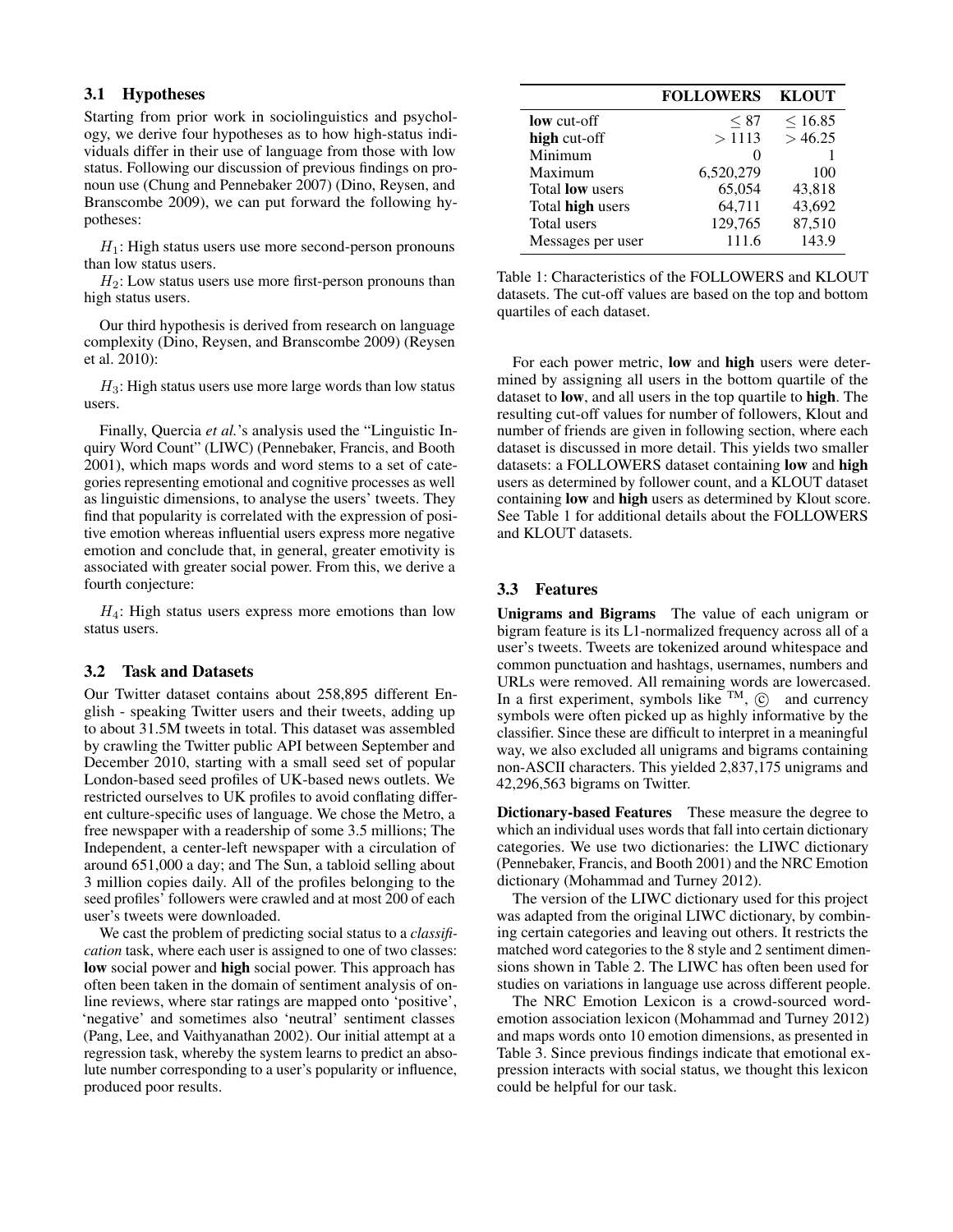| <b>Dimension</b> | <b>Example</b> words        |
|------------------|-----------------------------|
| first person     | I, my, me                   |
| second person    | you, your                   |
| third person     | she, he, they               |
| cognitive        | believe, choice, apparently |
| time             | <i>anytime, new, long</i>   |
| past             | arrived, asked, ended       |
| present          | begin, do, want             |
| future           | gonna, may, might           |
| posemo           | nice, outgoing, original    |
| negemo           | no, offend, protest         |

Table 2: Dimensions of the 10-Category LIWC Dictionary.

| <b>Dimension</b> | <b>Example</b> words          |
|------------------|-------------------------------|
| anger            | <i>punch, reject, ruined </i> |
| anticipation     | punctual, savor, romantic     |
| disgust          | abuse, prejudiced, sickening  |
| fear             | abandon, rifle, scarce        |
| joy              | blessed, romantic, score      |
| negative         | misery, oversight, quit       |
| positive         | mate, nap, plentiful          |
| sadness          | blue, shatter, starvation     |
| surprise         | coincidence, catch, secrecy   |
| trust            | scientific, save, toughness   |

Table 3: Dimensions of the NRC Emotion Lexicon.

A user's tweets are scored against the 20 lexical categories given above, yielding 20 features. Let  $f_{D_c}(u)$  represent the value of the feature for category  $c$  of dictionary  $D$ , for a given user  $u$ .  $f_{D_c}(u)$  is a value between 0 and 1 and is given by:

$$
f_{D_c}(u) = \frac{w_{D_c}(u)}{N_D(u)}
$$

where  $w_{D_c}(u)$  is the total number of words matching category  $D_c$  across u's tweets and  $N_D(u)$  is the total number of words matching any category in  $D$  across  $u$ 's tweets. Additionally, two features represent the total fraction of categorized words for each dictionary. Let  $N(u)$  represent the total number of words across all of  $u$ 's tweets. Then they take on the values  $\frac{N_{LIWC}(u)}{N(u)}$  and  $\frac{N_{NRC(u)}}{N(u)}$ .

Emoticon Use The following features relating to emoticon use were included: average number of emoticons per tweet and fraction of positive/negative emoticons used. We also use 5 binary features to bin the average number of emoticons per tweet into 5 intervals. An emoticon's sentiment is determined using an "Emoticon Sentiment Dictionary". We created it by manually labelling the emoticons found in our datasets as positive or negative, guided by Wasden's Internet Lingo Dictionary (Wasden 2010). The resulting dictionary contains 78 positive emoticons and 57 negative emoticons. Some examples of positive tweets are  $(-;$ ,  $(':$  and :p, whereas  $)':$ ,  $)=$ and :-@ express negative sentiment.

Tweet and Word Length Previous research has shown that high status users were found to use more large words than low status users. We also conjectured that a difference in average tweet length could exist between high and low status users. This is reflected in our choice of the following features: average word length, average tweet length, number of large words used as a fraction of total words and a binary feature indicating whether average word length is greater than 6 or not.

Spelling One feature was used to represent the fraction of misspelled words across all of a user's tweets. Since standard spell checker dictionaries may not have enough coverage to work well on tweets where abbreviations abound, words are checked against a list of common misspellings downloaded from Wikipedia.<sup>3</sup> The value of the spelling feature is the fraction of words that match a mispelling on this list.

Punctuation Use of punctuation is encoded by two features, namely the fraction of tweets containing at least one question mark and the fraction of tweets containing at least one exclamation mark.

Word Elongation Some users are prone to elongating words through character repetition, e.g., by writing *cooool* instead of *cool*. Brody & Diakopoulos find that this phenomenon is common on Twitter and that subjective terms in particular are lengthened in this way, presumably to intensify the expressed sentiment (Brody and Diakopoulos 2011). Word elongation may thus be indicative of emotivity, which we hypothesised could be linked to high popularity or influence. Elongating words can also be taken as an indication of a lack of formality. We thus record the fraction of words that a user elongates in this way. Since three or more identical, consecutive letters are very unusual in English, a word is considered elongated if the same character is repeated consecutively at least three times.

Mentioning Others and Retweeting We measure a user's level of engagement with others through the fraction of a user's tweets that are retweets (as indicated by the string *RT*) and the fraction of tweets that are addressed to other users (as indicated by the @ character).

### 3.4 User Prediction Task

We train Support Vector Machines (SVMs) with default settings on the features in Section 3.3, using the implementation provided by Liblinear (Fan et al. 2008). To assess the relative power of the different features, we trained separate classifiers on each of the feature sets from the previous section. Additionally, all features are combined to obtain a final classifier for each dataset. We evaluate using 10-fold cross-validation and compare performance to random guessing, giving a baseline accuracy of 50% (see Table 4).

For separate feature sets, unigram features reach the highest accuracies of 81.38% on FOLLOWERS and 80.43% on KLOUT. Bigrams do significantly worse than unigrams at

<sup>3</sup>http://en.wikipedia.org/wiki/Wikipedia: Lists\_of\_common\_misspellings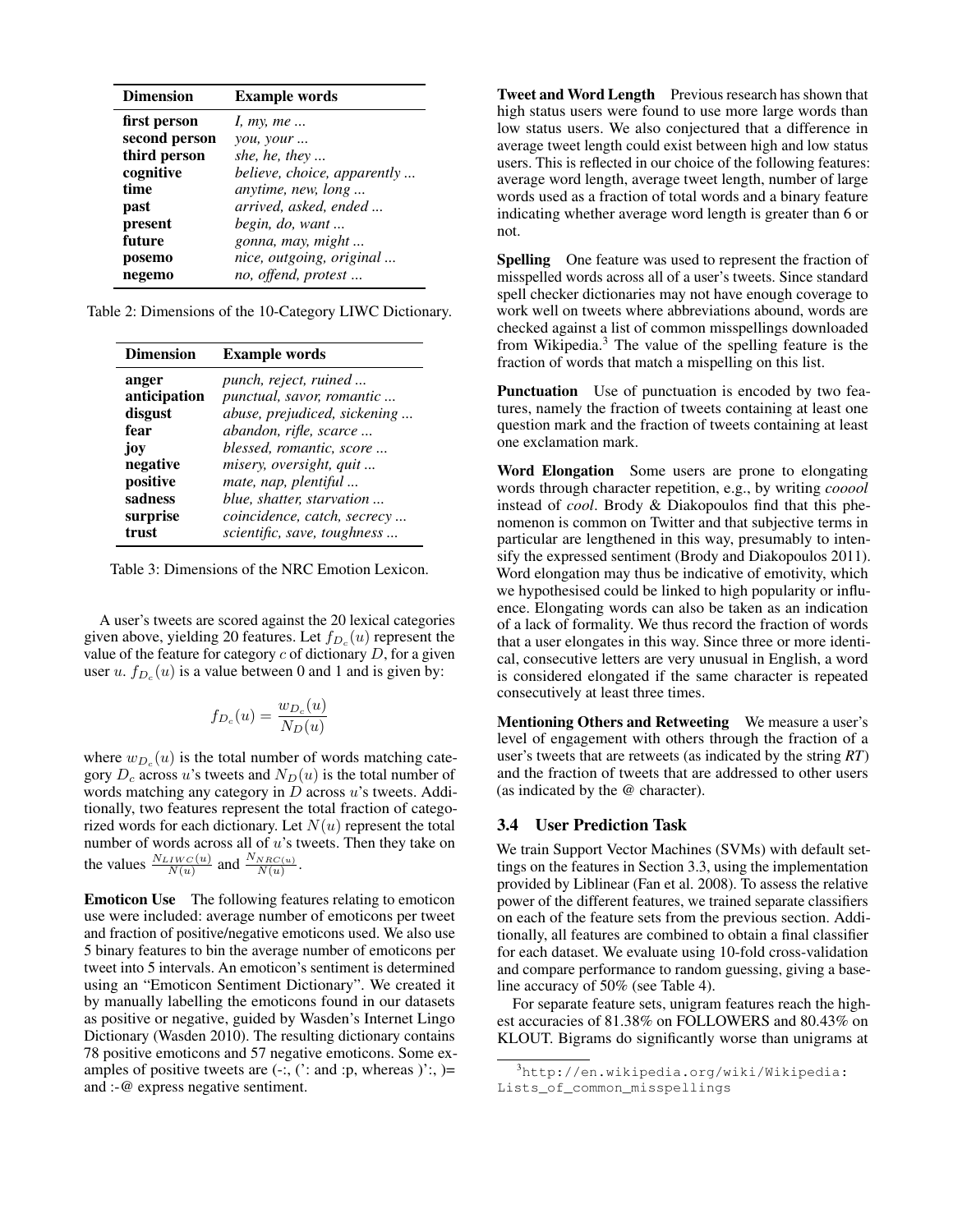| <b>Features Used</b>  | <b>FOLLOWERS</b> | <b>KLOUT</b> |
|-----------------------|------------------|--------------|
| <b>Baseline</b>       | 50.00            | 50.00        |
| unigrams              | 81.38***         | $80.43***$   |
| bigrams               | 80.59***         | 77.26***     |
| <b>NRC</b>            | 64.30***         | 59.95***     |
| <b>LIWC</b>           | 65.42***         | $65.11***$   |
| emoticons             | 66.46***         | 61.06***     |
| tweet and word length | 63.17***         | 58.98***     |
| spelling              | 48.79            | 61.67        |
| word elongation       | 49.02**          | 50.07**      |
| punctuation           | 63.53**          | 54.11**      |
| mentioning others     | 60.24***         | 57.95***     |
| retweeting            | 70.02***         | 64.87***     |
| All features          | $82.37***$       | 81.28***     |

Table 4: 10-fold cross-validation accuracies on FOLLOW-ERS and KLOUT.  $(***)$ ,  $(**)$  and  $(*)$  indicate statistical significance with respect to the baseline at two-tailed *p*-values of  $p < 0.0001$ ,  $p < 0.01$ , and  $p < 0.05$ , respectively. The highest achieved accuracies are shown in bold.

 $p < 0.0001$ . Given the short length of Twitter messages, bigrams do not add much information and cause an explosion of the feature space. Note, however, that even purely stylistic features such as the NRC and LIWC dictionaries produce good accuracies that vary between 59.95% and 65.42%. Tweet and word length as well as punctuation features perform comparably and, perhaps most surprisingly, so do emoticon features despite their relatively narrow informational content. With accuracies of around 70% on FOLLOWERS and around 64% on KLOUT, retweet behaviour is also good indicator of social status.

Training a model on all features results in improvements of about 1%. These improvements are statistically significant on KLOUT ( $p < 0.05$ ) but not on FOLLOWERS.

# 3.5 User Prediction Results

In order to gain an insight into how low and high status users differ in their use of language and to evaluate the hypotheses given in 3.1, we examine the weight vectors produced by the SVM when trained on the full FOLLOWERS and KLOUT datasets.

Hypothesis Evaluation To test our initial hypotheses, we trained separate models on the LIWC, NRC, mentioning others and tweet and word length features.

**Pronoun use:**  $H_1$  and  $H_2$  are supported on FOLLOWERS (Figure 1), albeit the association between low status and first person pronouns is weak. On KLOUT, the associations between first and second person pronouns and high status are both weakly positive. Instead, third person pronouns are highly related to social influence. Nevertheless, we found that mentioning others, which it can be argued is similar to using the second person, is associated with both high numbers



Figure 1: SVM weights of the LIWC and NRC features. High status is indicated by blue and low status by red bars.

of followers and high Klout scores. A possible reason for the strong weight of third person pronouns could be that influentials point to what takes place in the world around them in order to motivate others to change or engage with it.

Large words: The weights confirm that high-power users employ more large words than low-power users. Large words have been linked to linguistic complexity.

Emotivity: Using many emotion words (*total NRC words* in Figure 1) is associated with low status on all datasets, which contradicts H4. However, sentiment *polarity* also has an effect on a user's status. Positive emotion seems to be conducive to popularity while influentials write more negatively.

We investigated whether instead of emotivity, the *diversity* of emotions expressed could be related to high status. Indeed, training a classifier on the Shannon entropy of a user's distribution of NRC categories achieved good performance on FOLLOWERS and KLOUT, with accuracies of 65.36% and 62.38% respectively (both significant at  $p < 0.0001$ ). On both datasets, the feature weight shows that powerful users tend to express a more varied range of emotions.

Differences in Word Choice The *n*-gram features allow us to assess the general assumption that differences in social power are expressed through language. We rank unigrams and bigrams according to how indicative of high or low social power they are using their SVM model weights. Tables 5 and 6 show the 30 highest ranking *n*-grams for each class for FOLLOWERS, KLOUT and FRIENDS, respectively.

The Twitter rankings include words like *in la* or *in nyc*. These can reliably indicate status because famous people tend be in these places but not because using these partic-

<sup>4</sup>Training a Linear Regression classifier on all features produced comparable results.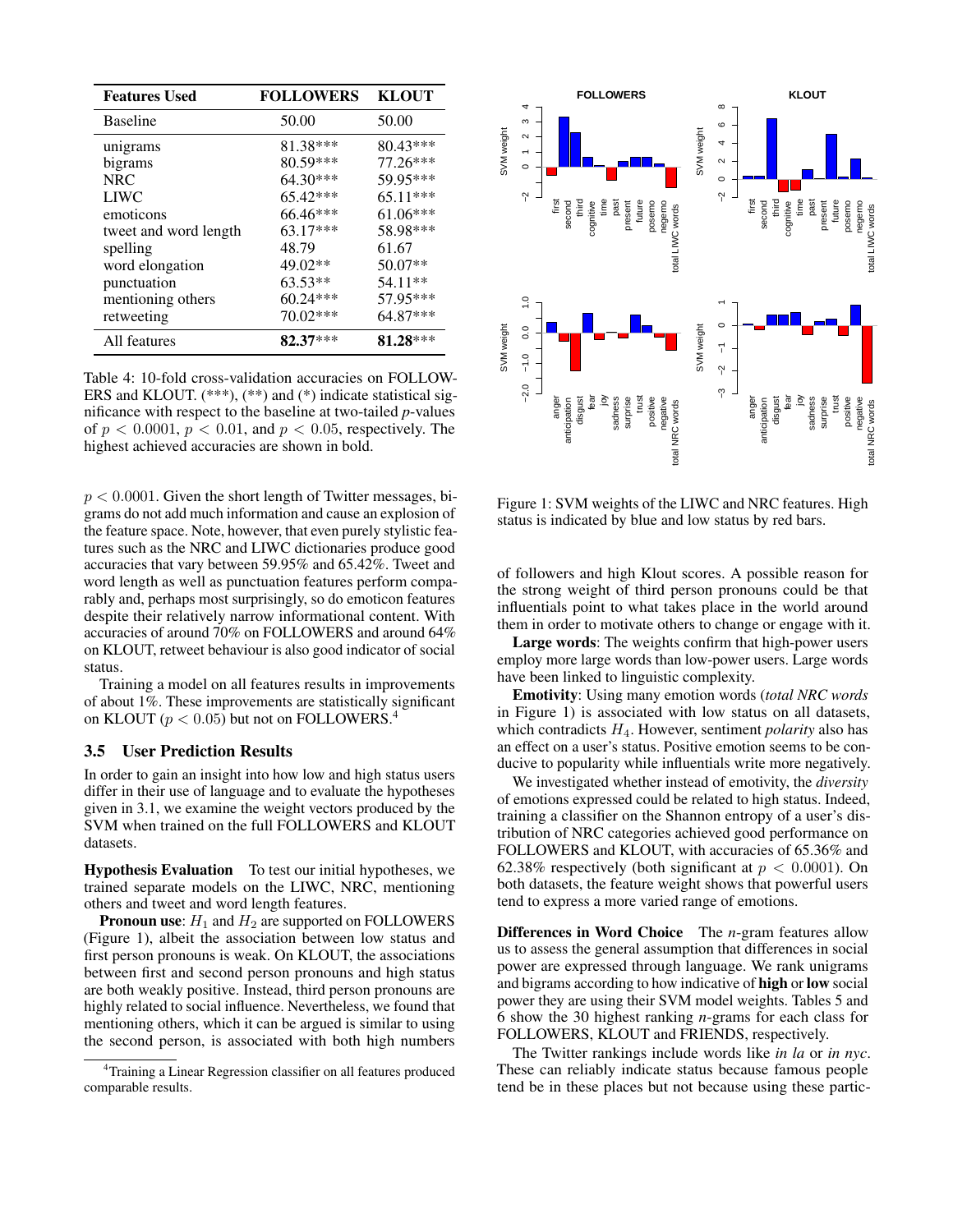| <b>FOLLOWERS</b> |            |               |                |
|------------------|------------|---------------|----------------|
| Unigrams         |            |               | <b>Bigrams</b> |
| low              | high       | low           | high           |
| surely           | rts        | avatar now    | in la          |
| shame            | backstage  | at work       | the rt         |
| ; p              | cc         | well done     | rt my          |
| bloody           | washington | an iphone     | $:$ ) rt       |
| whilst           | questions  | bring on      | headed to      |
| uni              | nope       | just seen     | white house    |
| cameron          | hollywood  | managed to    | rt i           |
| wondering        | nyc        | loving the    | u s            |
| yg               | tells      | for following | you're welcome |
| thinks           | dm         | bank holiday  | you missed     |
| gutted           | bloggers   | roll on       | lindsay lohan  |
| babeeee          | headed     | the follow    | thanks so      |
| rubbish          | shows      | oh dear       | talks about    |
| mum              | sorry      | come on       | w the          |
| preparing        | toronto    | you dauntons  | rt just        |
| twittering       | powerful   | the welcome   | thank u        |
| debra            | y'all      | back from     | your favorite  |
| boring           | announced  | the train     | in nyc         |
| luck             | thx        | this space    | sorry i        |
| pub              | gracias    | just watched  | wall street    |

Table 5: Top 20 unigrams and bigrams for each class on the FOLLOWERS dataset.

ular words makes one more to gain a following. However, note that variations of the phrase *thank you* (e.g., *thanks so*, *thanks u*) and phrases referring to others (e.g., *you missed*) also appear in the high columns. This matches our findings in the previous section regarding pronoun use. Furthermore, on KLOUT, high *n*-grams include more instances of *I* than the corresponding columns for FOLLOWERS, a further indication that  $H_2$  does not hold for influential users.

The *n*-grams further suggest that low status users are more likely to tweet about their daily lives (e.g., *bored*, *at work*) while high status individuals talk about events or issues that are of wider interest (e.g., *the pope*, *commonwealth games*, *tea party*).

A drawback of these rankings is the Twitter dataset is geographically skewed: most powerful users are from the United States whereas the low status users are British. We thus see that *rubbish* and *bloody* are associated with low whereas *white house* and *tea party* appear in the high columns. To generate more location-neutral *n*-grams, we trained separate SVM models on only UK and only US Twitter profiles. Performance remained comparable to using the full datasets and we found no strong differences between the British and American *n*-gram lists.

Emoticon Use The emoticon features achieved high performance, suggesting that there is a strong link between emoticon use and social power. Powerful users tend to use emoticons often and high Klout is strongly associated with positive emoticons (Figure 2), though we saw above that they often employ negative words. Low popularity is linked to negative emoticons. Indeed, a study on emoticon usage on Twitter found that these are usually used in positive contexts and rarely appear in angry or anxious tweets (Park et al. 2013). Perhaps breaking this social norm shows poor "internet literacy" and thus something powerful users would not do. Furthermore, influential users' may prefer negative words over negative emoticons because the former are more meaningful when expressing an opinion.

Additionally, emoticons appear among the top 20 *n*-grams on both FOLLOWERS and KLOUT. The emoticons ;p and



Figure 2: SVM weights of the Emoticon Sentiment features. High status is indicated by blue bars and low status by red bars.

:-( appear in the low column and are used to indicate joking and sadness respectively, whereas the :) emoticon indicates high social power. The latter is one of the most frequently used emoticons on Twitter (Park et al. 2013) and also the most basic. We take this to indicate that the socially powerful tend to be more conservative in their use of emoticons.

Perhaps counter-intuitively, emoticons seem better at predicting status than sentiment words. Sentiment polarity may be more clearly indicated by emoticons than by the occurrence of a sentiment word, since determining sentence sentiment goes beyond counting words.

Cross-Domain Analysis To assess the generalisability of our method, we repeated this classification task on a dataset of 121,823 different Facebook users and a subset of their English comments (with an average of 5.97 messages per user), using number of friends as a popularity measure.<sup>5</sup> This

<sup>5</sup>Obtained from the Facebook application myPersonality (https://apps.facebook.com/mypersonality/).

Language was detected using the Java Language Detection Library (https://code.google.com/p/ language-detection/).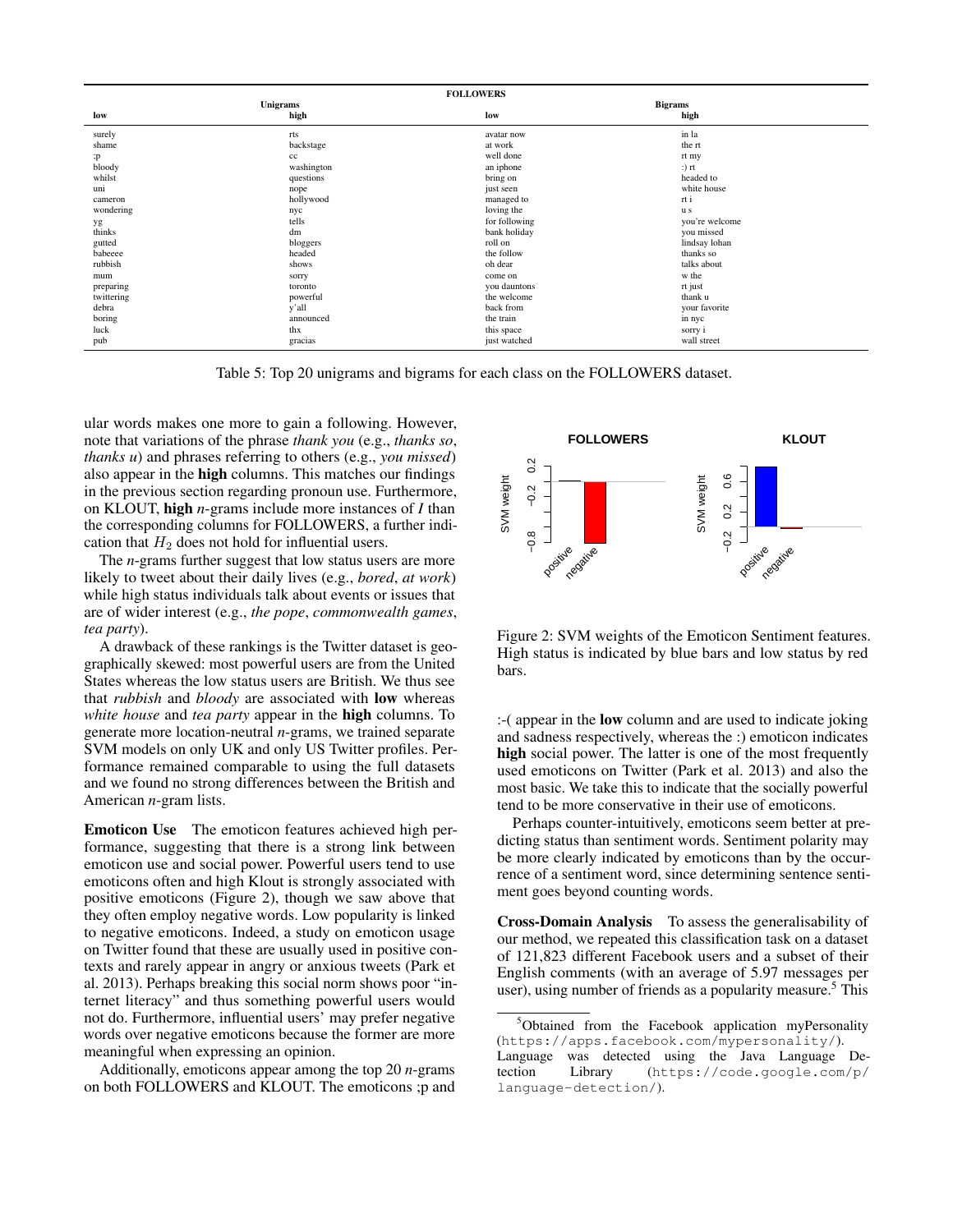| <b>KLOUT</b> |           |                   |                    |
|--------------|-----------|-------------------|--------------------|
| Unigrams     |           |                   | <b>Bigrams</b>     |
| low          | high      | low               | high               |
| easter       | rts       | new year          | rt i               |
| april        | nope      | the snow          | rt my              |
| snow         | pope      | swine flu         | com o              |
| wondering    | oct       | back from         | the pope           |
| swine        | cc        | for following     | $:$ ) rt           |
| june         | yes       | twitter directory | ed miliband        |
| march        | bro       | to twitter        | of course          |
| bored        | that's    | the sun           | in nyc             |
| cameron      | talks     | the follow        | commonwealth games |
| brown        | sept      | at work           | with and           |
| christmas    | fall      | just joined       | rt just            |
| twittering   | miliband  | loving the        | i'm not            |
| following    | october   | looking for       | you missed         |
| loving       | she's     | this site         | i don't            |
| looking      | cuts      | new website       | thanks for         |
| gordon       | there's   | check this        | tea party          |
| myself       | questions | would like        | yes i              |
| trying       | miners    | the twitter       | i know             |
| preparing    | dm        | check it          | thank u            |
| website      | nyc       | checking out      | you too            |

Table 6: Top 20 unigram and bigram rankings for each class on the KLOUT dataset.

also allows us to compare the linguistic symbols of status on these two networks.

We achieve close to 60% classification accuracy on Facebook, which is encouraging given that that the dataset is much smaller than for Twitter. Again, the emoticon features produced high performance, which bolsters our claim that there is a strong link between emoticons and social power. They appear among the top 20 *n*-grams for both sites but they are used differently: popular Facebook users use a more varied set of emoticons (e.g., :), :od and :')). These imply a certain familiarity which would not exist between a popular Twitter user and their followers. We also find that the first person is associated with popularity on Facebook, whereas the opposite is the case on Twitter. Since Facebook users tend to know one another personally, they perhaps do not need to build a sense of community and are more likely to reference themselves. Nevertheless, high status users of both networks use more other-oriented speech than less powerful individuals. Although some aspects of social power thus seem to be quite different on Facebook and Twitter, status indicators like second person pronouns and emoticons are reliably informative on both domains.

# 4 Conversation Predictor

We have successfully predicted status on an individual level. However, social status is always defined with respect to other people. The Conversation Predictor thus presents our investigation of social power *relationships*. On Twitter, users can address others using the @ symbol and reply to tweets. Based on the messages exchanged during dyadic Twitter conversations, we try to predict which of the two users is more popular, using number of followers as a proxy. In the following, we call this task *conversation prediction*.

# 4.1 Background

The theory of accommodation states that conversation partners unconsciously imitate the other along both verbal and non-verbal dimensions (Giles, Coupland, and Coupland 1991). This can be observed in the dimension of linguis-

tic style (Niederhoffer and Pennebaker 2002) and a number of psycholinguistic studies have linked this phenomenon to social status (Giles, Coupland, and Coupland 1991), (Street and Giles 1982), (Infante, Rancer, and Womack 1993), (Giles 2008), one hypothesis being that we accommodate in order to gain the other's social approval. Low-power individuals would thus accommodate more toward more powerful people than the other way round. Recently, it was confirmed that linguistic style accommodation takes place on Twitter but the attempt to use linguistic style accommodation to perform conversation *prediction* was not very successful (Danescu-Niculescu-Mizil, Gamon, and Dumais 2011). Here, we thus define features that capture some of the aspects of accommodation but do not restrict ourselves to linguistic style. We also supplement them with other features taken from the User Predictor.

# 4.2 Task and Dataset

The dataset of Twitter conversations used for this experiment was collected over a period of 4 months from November 2012 to February 2013. We used the Twitter API to retrieve a random sample of users, crawl their tweets and reconstruct conversations using the reply\_to information included with each tweet. After eliminating non-English<sup>6</sup> conversations and those that included self-replies, we were left with 2,158 conversations between 1,511 different users. These are typically very short, with an average of 2.9 turns per conversation.

For purposes that will become clear when we discuss our features in Section 4.3, we also downloaded a sample of additional tweets for each user in the dataset, which we call *background tweets*. Table 7 summarises the characteristics of this Twitter conversation dataset.

We define the conversation prediction task as follows: for a given conversation between two users and a set of their background tweets, decide which one has the higher number

 $6$ We used the Java implementation JTCL of the language guessing library libTextCat (http://textcat.sourceforge. net/) with libTextCat models trained on Twitter (Carter, Weerkamp, and Tsagkias 2013).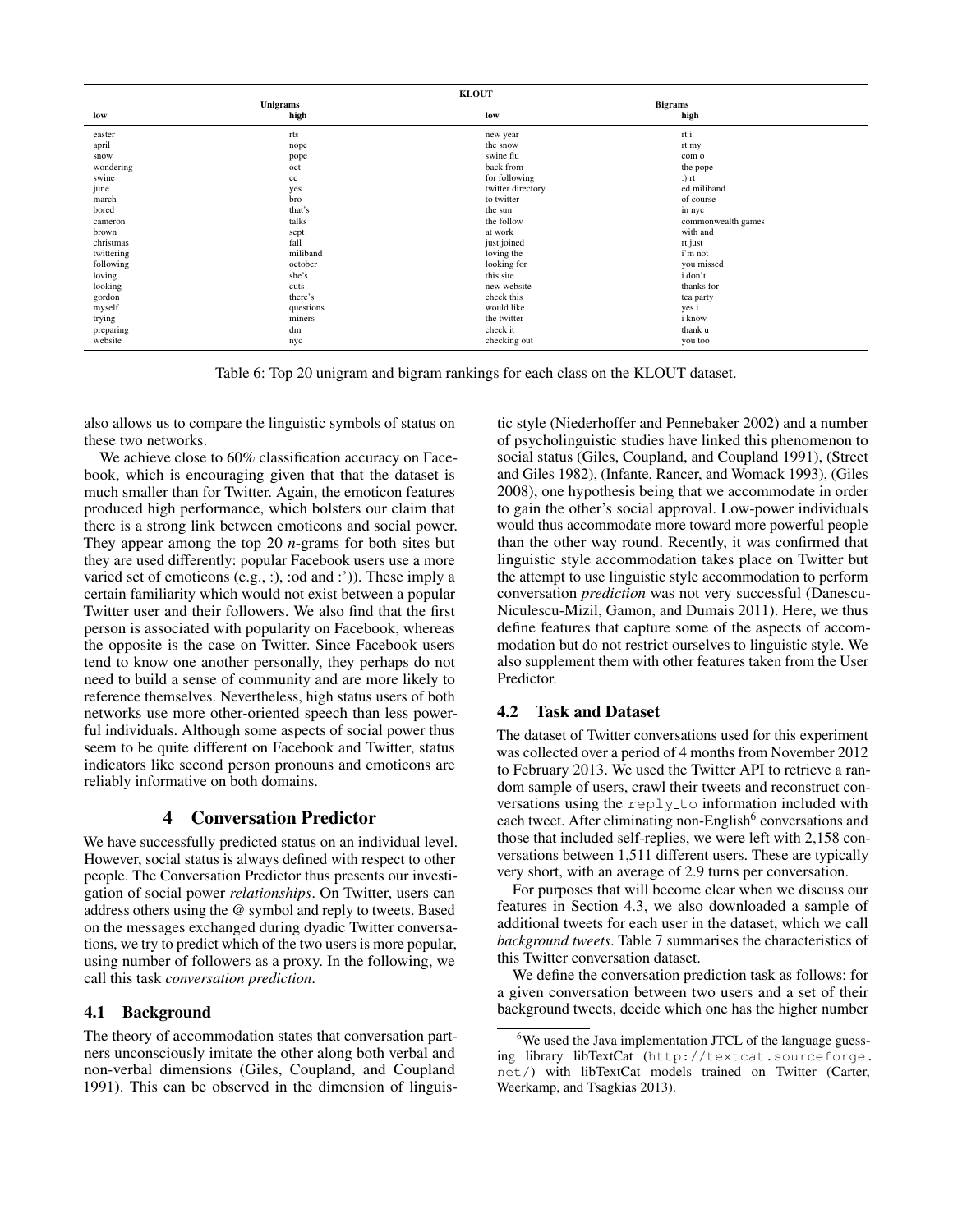| <b>Twitter Conversations</b>         |       |
|--------------------------------------|-------|
| Number of conversations              | 2,158 |
| Number of different pairs            | 1,353 |
| Number of different users            | 1,511 |
| Mean turns per conversation          | 29    |
| Number of background tweets per user | 25    |

Table 7: Characteristics of the Twitter conversation dataset.

of followers. Note that accuracies should be expected to remain well below those obtained for the User Predictor, given that we have access to significantly less data when making a prediction.

#### 4.3 Features

We introduce three new feature types for this experiment, namely conversation start, deviation and echoing, and describe in more detail below. Hereafter, let  $(x, y)$  represent a pair of users engaged in a conversation  $C, T_x$  and  $T_y$  stand for x's tweets and y's tweets in this conversation and  $B_x$  and  $B<sub>y</sub>$  stand for x's and y's background tweets, respectively.

Conversation Start It is reasonable to conjecture that an 'ordinary' user is less likely to successfully start a conversation with a celebrity than the other way round. We thus use a binary feature to record which user started the conversation.

Accommodation-based Features We devised two different metrics, *deviation* and *echoing*, which reflect some of the behaviour associated with accommodation and which we discuss in the following.

**Deviation** represents how much  $x$  deviates from their usual way of writing when talking to  $y$  and vice-versa, which we expect to happen if accommodation takes place. In order to measure x's deviation, we use the tweets in  $B_x$  and compare them to those in  $T_x$  along a set of *deviation dimensions* given by a dictionary  $D$ . For each dimension, we measure it's frequency in  $B_x$  and  $T_x$ . We can then calculate x's deviation on a given dimension  $D<sub>c</sub>$  as follows:

$$
Dev_{D_c}(C, x) = |f_{D_c}(B_x) - f_{D_c}(T_x)|
$$

with  $f_{D_c}(T) = \frac{w_{D_c}(T)}{N_D(T)}$  $\frac{w_{D_c}(1)}{N_D(T)}$  and where  $w_{D_c}(u)$  is the total number of words matching  $D_c$  across the set of tweets T and  $N_D$ is the total number of words matching any category in  $D$ across all of the tweets in  $T$ . We also calculate  $x$ 's total deviation  $Dev_D(C, x) = \sum_c Dev_{D_c}(C, x)$ . Given  $Dev_{D_c}(C, x)$ ,  $Dev_{D_c}(C, y)$ ,  $Dev_D(C, x)$  and  $Dev_D(C, y)$  we define binary features indicating which user deviates more on each dimension, as well as who deviates more overall.

Echoing measures a user's tendency to re-use words falling into certain dimensions given by a dictionary  $D$  after their conversation partner has used them. For each category  $D_c$  of the dictionary, we record whether x uses  $D_c$  for the first time after  $y$  has used it and vice-versa.

Of course,  $x$  re-using  $y$ 's words does not necessarily mean that x was influenced by  $y -$  it could just be that x and y's use of language is similar in general. The coupling of

echoing features with deviation features reflects two aspects of accommodation: diverging from one's usual habits and converging with those of the other.

The *style deviation* and *style echoing* features are captured by 27 LIWC dimensions, including pronouns, verbs, articles, prepositions and cognitive processes such as tentativeness and certainty. The NRC Emotion dictionary provides the *emotion deviation* and *emotion echoing* features. Lastly, we use unigrams (i.e. each word functions as a separate dimension) in order to measure *word choice deviation* and *word choice echoing*.

Based on the findings on accommodation presented in Section 4.1 and the fact that we expect deviation and echoing to behave similarly, we put forward the following hypotheses:

 $H_5$ : High status users use exhibit lower overall deviation than users with lower status.

 $H_6$ : High status users tend to echo their conversation partner's language less than users with lower status.

User Predictor Features We borrowed all User Predictor features except bigrams, retweets and mentions and defined binary features that record which user achieves a higher score for a given feature. For example, for the spelling feature, we use two features: one is true if and only if  $x$  makes more spelling mistakes than  $y$  and the other is true if and only if  $y$  makes more spelling mistakes than  $x$ . These only take into account the tweets in  $T_x$  and  $T_y$  and not x's and y's background tweets. We adapt the tweet and word length features by replacing average tweet length by the total number of words in all of a user's replies throughout the conversation.

# 4.4 Conversation Prediction Task

SVM classifiers with default settings were trained on the features listed in Section 4.3, both separately and combined. We report 10-fold cross-validation accuracies in Table 8 and compare results to random guessing. The cross-validation folds were constructed in such a way that all conversations between the same pair of users were placed in the same fold.

Of the features that only take into account the current conversation (lines 7 through 15), only conversation start and unigrams do significantly better than random guessing. The unigram features only provide a 3.96 point improvement over the baseline but the conversation start feature is more useful, reaching 58.27% accuracy.

The feature sets in lines 1 to 6 make use of background data and show better results. Word choice deviation achieves the maximum accuracy of 71.56%. Style deviation and emotion deviation also do significantly better than the baseline at 56.88% and 53.58%. Although this doesn't seem particularly high, style deviation accuracy is similar to what was achieved using stylistic features on Wikipedia discussions by Danescu-Niculescu-Mizil *et al.* (Danescu-Niculescu-Mizil et al. 2012). For a given pair of Wikipedia users, they predict the one with higher status based on *all* conversations exchanged between them. Using SVMs they achieve their highest performance of 59.2% with simple LIWC-based stylistic features and 57.7% using stylistic accommodation. The performance of our word choice deviation features thus greatly improves over existing results.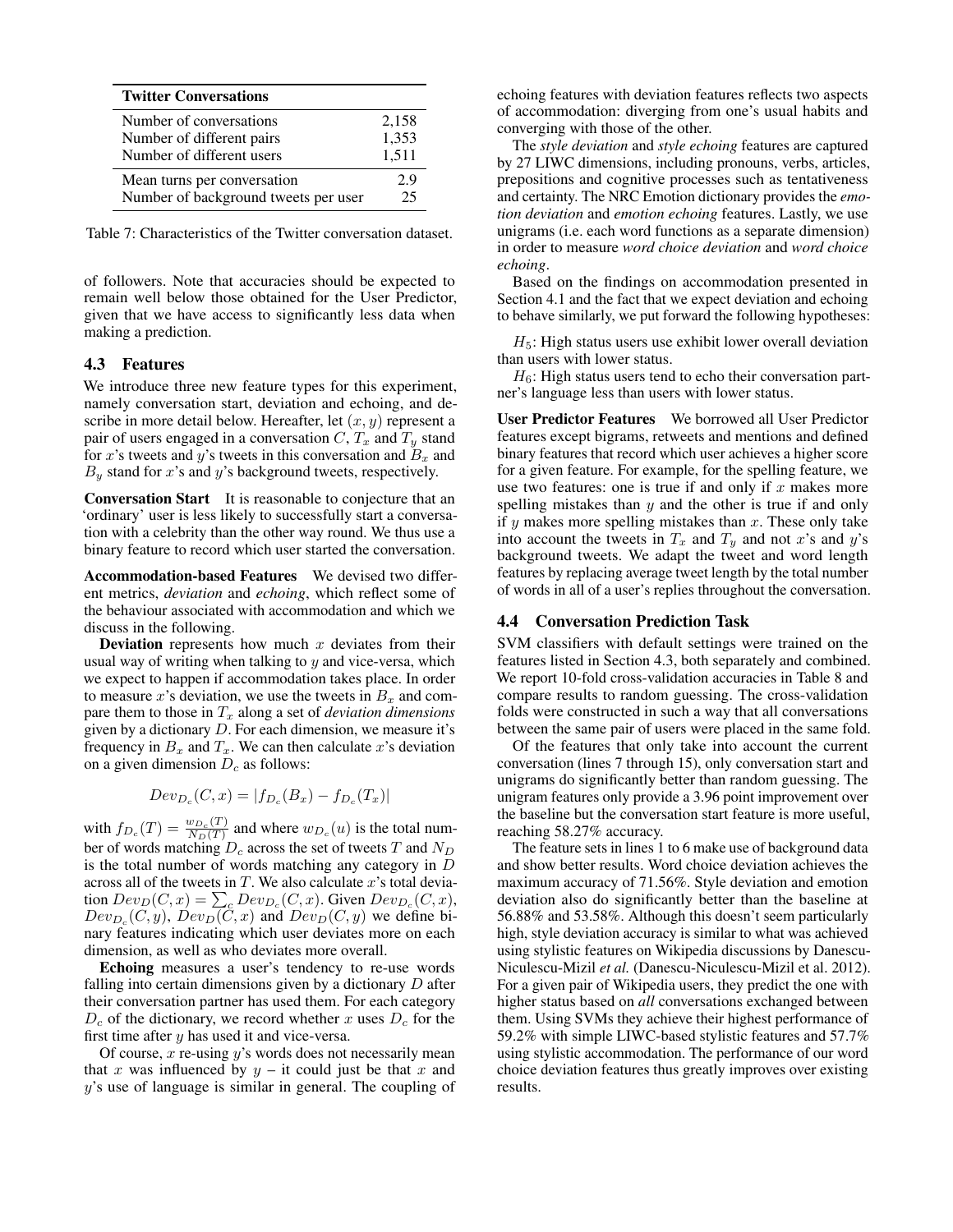|      | <b>Feature Set</b>    | <b>Accuracy</b> |
|------|-----------------------|-----------------|
|      | <b>Baseline</b>       | 50.00           |
| (1)  | style deviation       | 56.88**         |
| (2)  | emotion deviation     | 53.68**         |
| (3)  | word choice deviation | 71.56***        |
| (4)  | style echoing         | 48.96*          |
| (5)  | emotion echoing       | 50.07*          |
| (6)  | word choice echoing   | 49.28           |
| (7)  | conversation start    | 58.27***        |
| (8)  | unigrams              | 53.96*          |
| (9)  | <b>NRC</b>            | 51.64           |
| (10) | <b>LIWC</b>           | 50.35           |
| (11) | emoticons             | 49.98           |
| (12) | tweet and word length | 53.50           |
| (13) | spelling              | 49.70           |
| (14) | word elongation       | 48.49           |
| (15) | punctuation           | 47.34           |
| (16) | All features          | 71.33***        |

Table 8: 10-fold cross-validation accuracies on the Twitter Conversations datasets for separate feature sets. The highest achieved accuracy is shown in bold.

#### 4.5 Conversation Prediction Results

As expected, conversation prediction on Twitter is a difficult task. Due to the shortness of Twitter conversations, little can be predicted without access to a user's background data. When this data is available, measuring the way each user deviates from their usual style and word choice achieved good results. The only feature that does well without access to background data is the conversation start feature. The SVM weights for this feature indicate that popular Twitter users are more likely to successfully start a conversation with someone less popular than vice-versa. Indeed, it may be more probable for a powerful user to receive a reply from a less powerful individual than the opposite.

Unfortunately, the echoing features were not useful and so we are not able to contradict or confirm  $H_6$ . Since many conversations are very short, one user using a certain word or LIWC/NRC dimension before the other is probably not indicative of influence but mostly due to chance. However, by looking at the SVM weights produced for the style deviation features we can confirm  $H_5$ , namely that popular users deviate less than low status users. Figure 3 compares the probability density of style and word deviation for the less powerful user and the more powerful user across all conversations in our dataset. We can see that although both conversation partner deviate, the low-power users (in red) show higher deviation. A histogram of the quantity  $Dev_{Style}(C, x)$ -  $Dev_{Style}(C, y)$  (where x is the less popular conversation partner) is shown in Figure 3 and is a further illustration of this phenomenon. The distribution has negative skew  $(-0.25)$ meaning that the probability mass lies on the side where  $x$  deviates more than y. The corresponding distribution for word choice deviation also has negative skew  $(-0.80)$ .

It is important to note that, unlike accommodation, devi-



Figure 3: On the left, density plots of deviation for lowpower users in red and high-power users in blue. On the right, histograms of  $Dev_D(C, x)$  -  $Dev_D(C, y)$  for a given dictionary D.

ation doesn't take into account the temporal interaction between the users' replies (we do not capture whether deviation occurs in response to the conversation partner's behaviour) and does not measure linguistic style (or word choice) correlation between the users. Deviation only measures to what extent interacting with someone leads a user to change their usual way of expressing themselves. However, despite using fully-defined accommodation, Danescu-Niculescu-Mizil *et al.* showed that predictions on Wikipedia discussions resulted in an accuracy below 60%, in line with what we have found on Twitter.

#### 5 Conclusion

This study of social power on Twitter and Facebook has shown that it is possible to make robust out-of-sample predictions of popularity and influence based on linguistic features of user messages. Of particular interest is that emoticon use is a powerful predictor of social status on both Twitter and Facebook despite being a rather simplistic way of conveying emotion. Individuals who use emoticons often (and positive emoticons in particular) tend to be popular or influential on Twitter. Since emoticons only occur in text-based communication, their role as a signal of social power is also very specific to the web. Furthermore, our study of Twitter conversations follows similar studies in other domains such as corporate email and Wikipedia. By looking at a broader range of features than have been explored in the past, we can reach above 70% accuracy and improve over previous attempts at conversation prediction. We find that the user who strays the